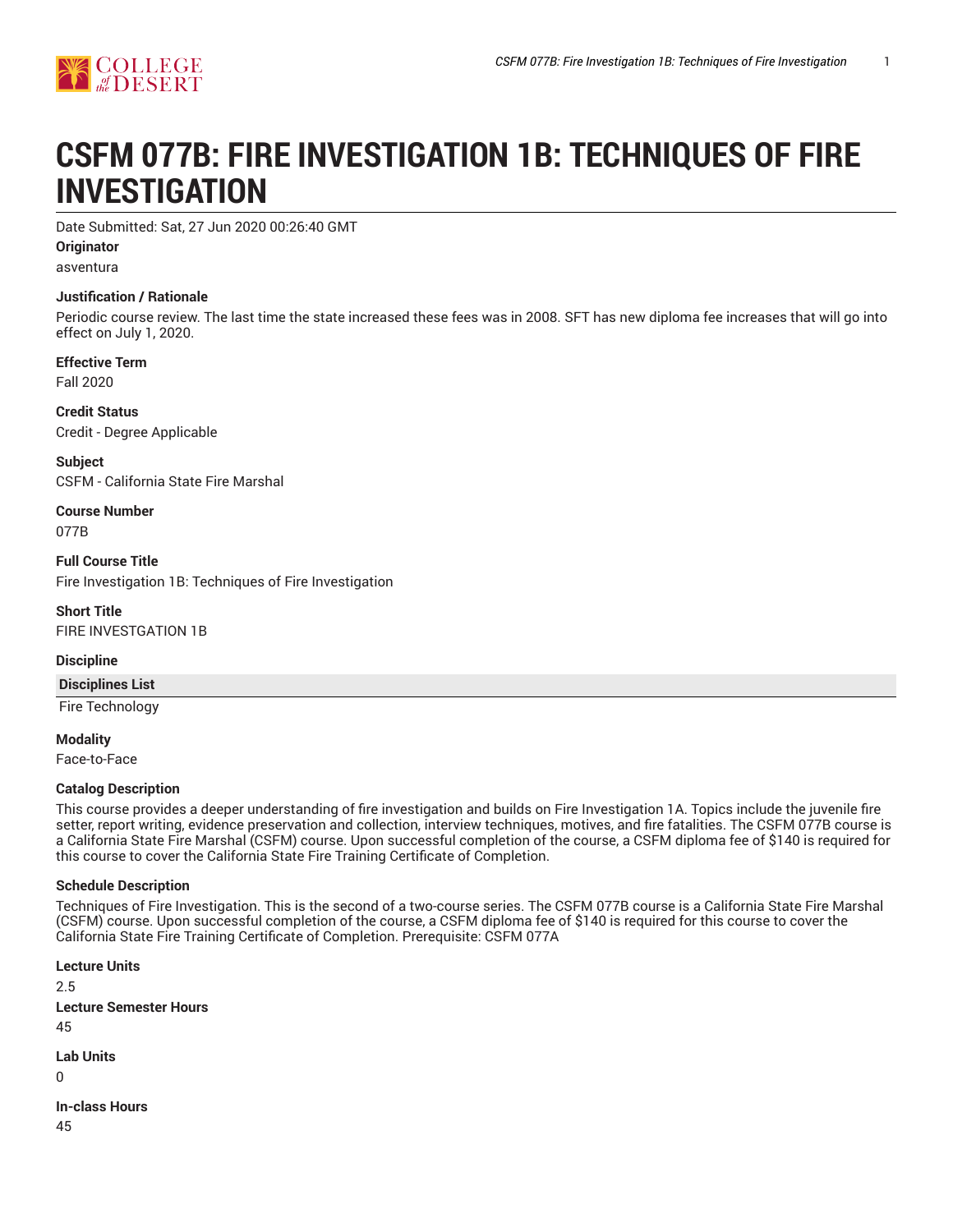**Out-of-class Hours**  $90$ 

**Total Course Units** 2.5 **Total Semester Hours** 135

**Prerequisite Course(s)** CSFM 077A

## **Required Text and Other Instructional Materials**

**Resource Type** Web/Other

## **Description**

California State Fire Marshal Student Manual. Edition 2000http://osfm.fire.ca.gov/training/downloadablesftmanuals.php

## **Class Size Maximum**

25

## **Entrance Skills**

Provide an overview of fire investigative practices and responsibilities associated with fire origin and cause.

## **Requisite Course Objectives**

CSFM 077A-Provide an overview of fire investigative practices and responsibilities associated with fire origin and cause

## **Entrance Skills**

Provide technical information enabling them to determine the area of fire origin.

## **Requisite Course Objectives**

CSFM 077A-Provide technical information enabling them to determine the area of fire origin

## **Entrance Skills**

Provide background information that will lead them to develop an opinion of the fire causes.

## **Requisite Course Objectives**

CSFM 077A-Provide background information that will lead them to develop an opinion of the fire causes

#### **Entrance Skills**

Provide technical information on the State's arson laws and legal aspects of the fire scene investigation.

## **Requisite Course Objectives**

CSFM 077A-Provide technical information on the State's arson laws and legal aspects of the fire scene investigation.

## **Course Content**

- a. Introduction to Investigation 1B
- b. Motives
- c. Scene Safety for the Investigator
- d. Post Blast Investigation
- e. Scene Photography
- f. Evidence Recognition, Documentation, and Preservation
- g. Trace Evidence<br>h. Introduction to
- Introduction to Interviewing
- i. Techniques of Interviewing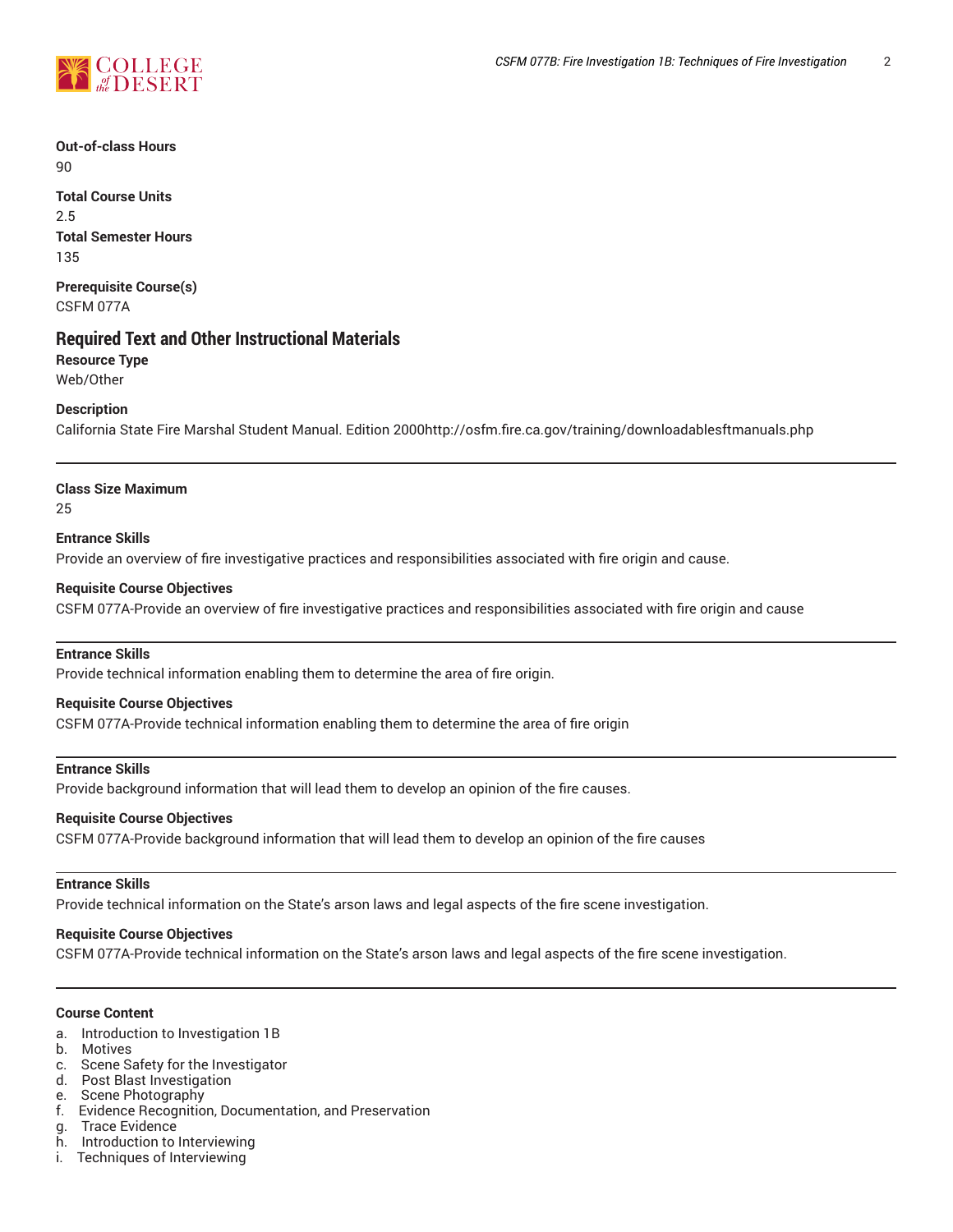

- j. Introduction of Juvenile Law<br>k. Scene Investigation
- **Scene Investigation**
- l. Mechanism of Injury
- m. Introduction to Case Reports
- n. Insurance Information for the Fire Investigator
- o. Resources
- p. Building Construction Drawings and Terminology

#### **Course Objectives**

|             | <b>Objectives</b>                                                                                                                                 |
|-------------|---------------------------------------------------------------------------------------------------------------------------------------------------|
| Objective 1 | Describe possible motives of arsonists.                                                                                                           |
| Objective 2 | List information necessary for scene safety investigators including post blast investigation                                                      |
| Objective 3 | Identify information on evidence recognition, documentation, and preservation of evidence including scene<br>photography and trace evidence       |
| Objective 4 | Describe the witness and suspect interview and interrogation process including juvenile law.                                                      |
| Objective 5 | Provide information on fire fatalities and injuries including scene investigation and mechanism of injury                                         |
| Objective 6 | Record information documentation of findings including case reports, insurance information, and other resources<br>available to the investigator. |

#### **Student Learning Outcomes**

|           | Upon satisfactory completion of this course, students will be able to:            |
|-----------|-----------------------------------------------------------------------------------|
| Outcome 1 | Demonstrate the ability to interview suspects.                                    |
| Outcome 2 | Develop a fire investigation report.                                              |
| Outcome 3 | Describe evidence recognition, documentation, preservation and scene photography. |

#### **Methods of Instruction**

| <b>Method</b>                      | Please provide a description or examples of how each instructional<br>method will be used in this course. |
|------------------------------------|-----------------------------------------------------------------------------------------------------------|
| Demonstration, Repetition/Practice | demonstration                                                                                             |
| Observation                        | observation                                                                                               |
| Lecture                            | lecture                                                                                                   |
| <b>Discussion</b>                  | discussion                                                                                                |

## **Methods of Evaluation**

| <b>Method</b>                            | Please provide a description or examples of how<br>each evaluation method will be used in this course. | <b>Type of Assignment</b> |
|------------------------------------------|--------------------------------------------------------------------------------------------------------|---------------------------|
| Group activity participation/observation | group activity                                                                                         | In and Out of Class       |
| Student participation/contribution       | student participation                                                                                  | In and Out of Class       |
| Mid-term and final evaluations           | mid-term and final evaluations                                                                         | In Class Only             |

#### **Assignments**

## **Other In-class Assignments**

- 1. Students will be responsible for reading and writing assignments based on scene safety for the investigator including post blast investigations, evidence collection, documentation, witness and suspect interrogation.
- 2. Students will be assigned group activities pertaining to interview techniques associated with fire investigations.

#### **Other Out-of-class Assignments**

1. Students will be assigned reading, writing assignments as well as other out of class assignments equal to two hours per one-hour of class lecture.

## **Grade Methods**

Letter Grade Only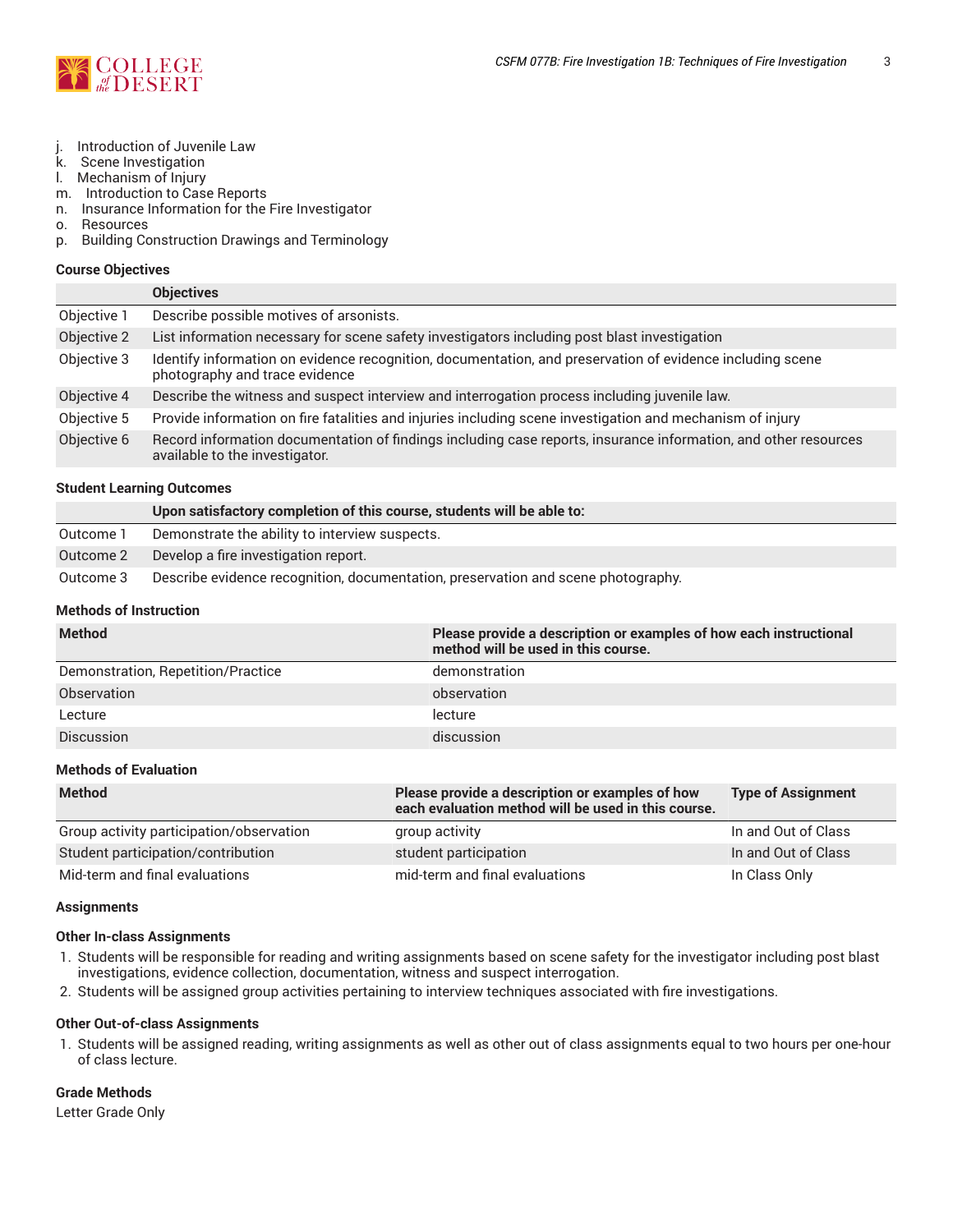

# **MIS Course Data**

**CIP Code** 43.0201 - Fire Prevention and Safety Technology/Technician.

**TOP Code** 213300 - Fire Technology

**SAM Code** C - Clearly Occupational

**Basic Skills Status** Not Basic Skills

**Prior College Level** Not applicable

**Cooperative Work Experience** Not a Coop Course

**Course Classification Status** Credit Course

**Approved Special Class** Not special class

**Noncredit Category** Not Applicable, Credit Course

**Funding Agency Category** Not Applicable

**Program Status** Program Applicable

**Transfer Status** Not transferable

**General Education Status** Not applicable

**Support Course Status** Course is not a support course

**Allow Audit** No

**Repeatability** No

**Materials Fee** Yes

Per Education Code section 76365 and Title 5 regulations, please describe how the required material(s) meets the following.

**Required Material Description** State Fire Training Diploma Fee

**Tangible personal property?** Yes